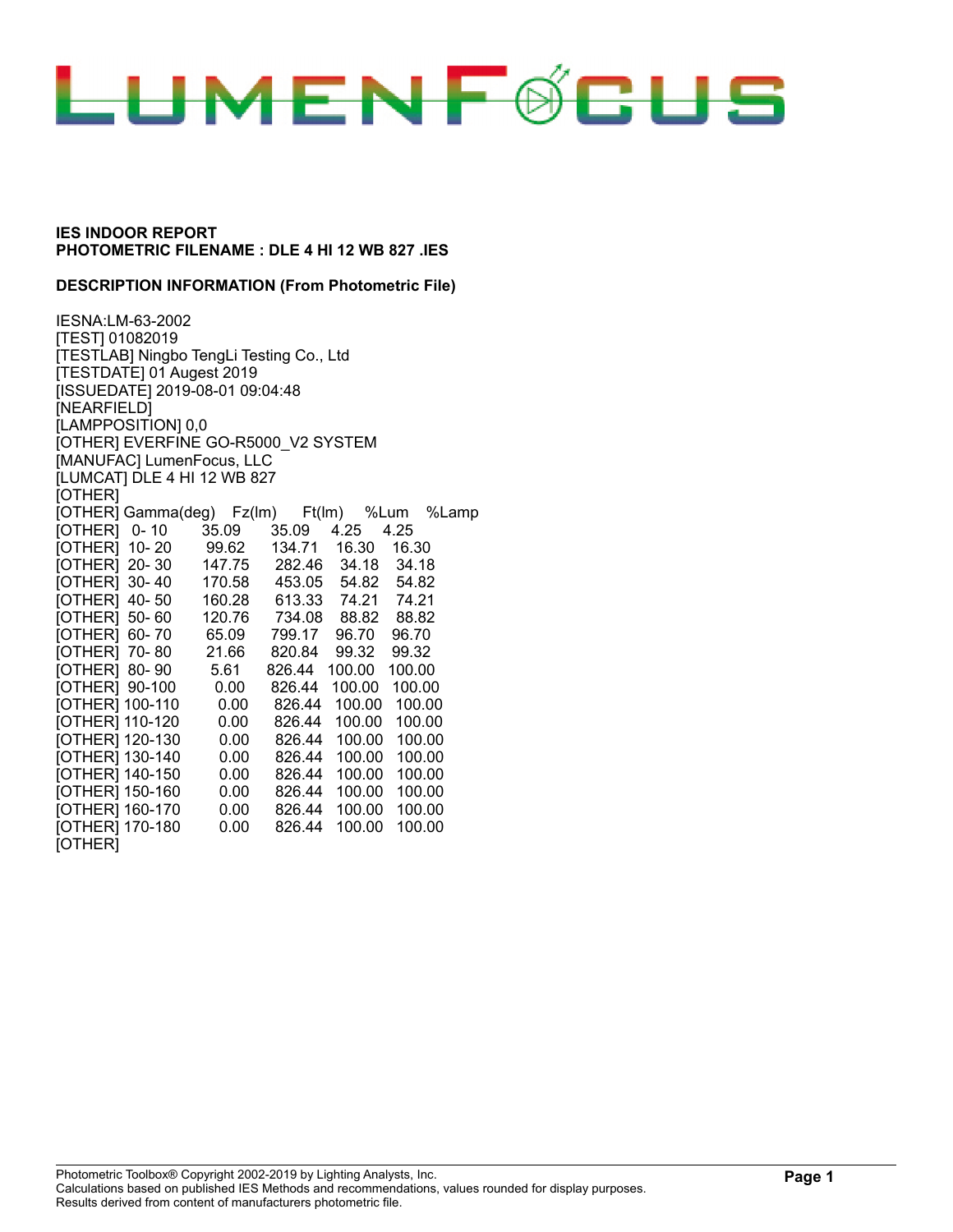# **CHARACTERISTICS**

| Lumens Per Lamp<br><b>Total Lamp Lumens</b><br>Luminaire Lumens      | N.A. (absolute)<br>N.A. (absolute)<br>826 |
|----------------------------------------------------------------------|-------------------------------------------|
| <b>Total Luminaire Efficiency</b><br>Luminaire Efficacy Rating (LER) | N.A.<br>113                               |
| <b>Total Luminaire Watts</b>                                         | 7.3                                       |
| <b>Ballast Factor</b>                                                | 1.00                                      |
| CIE Type                                                             | <b>Direct</b>                             |
| Spacing Criterion (0-180)                                            | 1.20                                      |
| Spacing Criterion (90-270)                                           | 1.20                                      |
| Spacing Criterion (Diagonal)                                         | 1.30                                      |
| <b>Basic Luminous Shape</b>                                          | Point                                     |
| Luminous Length (0-180)                                              | 0.00 <sub>m</sub>                         |
| Luminous Width (90-270)                                              | 0.00 <sub>m</sub>                         |
| Luminous Height                                                      | 0.00 <sub>m</sub>                         |

# **LUMINANCE DATA (cd/sq.m)**

| Angle In                   | Average     | Average   | Average |
|----------------------------|-------------|-----------|---------|
| Degrees                    | $0$ -Deg    | $45-$ Deg | 90-Deg  |
| 45<br>55<br>65<br>75<br>85 | 0<br>0<br>0 |           |         |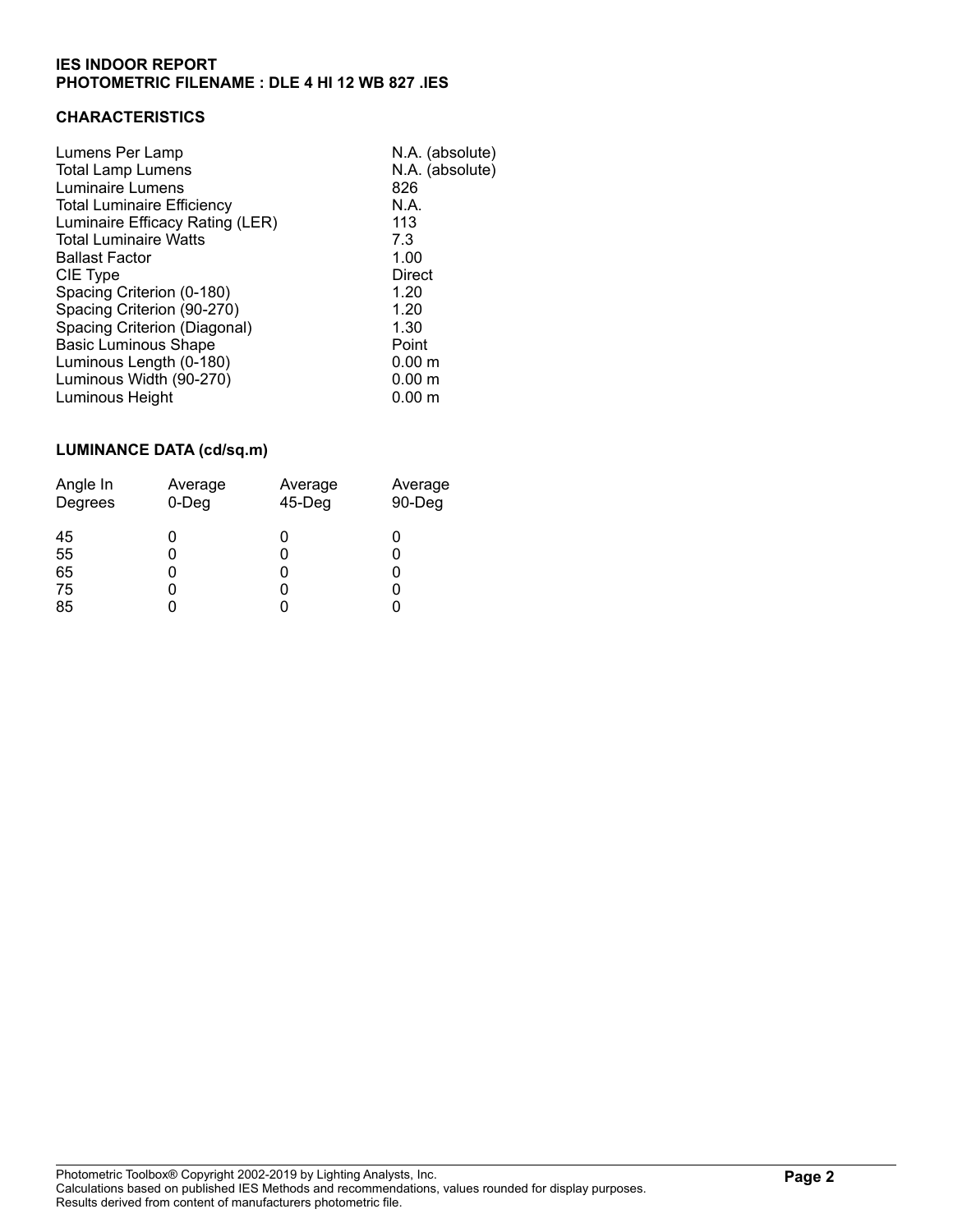## **ZONAL LUMEN SUMMARY**

| Zone      | Lumens | %Lamp | %Fixt  |
|-----------|--------|-------|--------|
| $0 - 20$  | 134.71 | N.A.  | 16.30  |
| $0 - 30$  | 282.46 | N.A.  | 34.20  |
| $0 - 40$  | 453.05 | N.A.  | 54.80  |
| $0 - 60$  | 734.08 | N.A.  | 88.80  |
| $0 - 80$  | 820.84 | N.A.  | 99.30  |
| $0 - 90$  | 826.44 | N.A.  | 100.00 |
| 10-90     | 791.36 | N.A.  | 95.80  |
| 20-40     | 318.34 | N.A.  | 38.50  |
| 20-50     | 478.61 | N.A.  | 57.90  |
| 40-70     | 346.12 | N.A.  | 41.90  |
| 60-80     | 86.75  | N.A.  | 10.50  |
| 70-80     | 21.66  | N.A.  | 2.60   |
| 80-90     | 5.61   | N.A.  | 0.70   |
| 90-110    | 0.00   | N.A.  | 0.00   |
| 90-120    | 0.00   | N.A.  | 0.00   |
| 90-130    | 0.00   | N.A.  | 0.00   |
| 90-150    | 0.00   | N.A.  | 0.00   |
| 90-180    | 0.00   | N.A.  | 0.00   |
| 110-180   | 0.00   | N.A.  | 0.00   |
| $0 - 180$ | 826.44 | N.A.  | 100.00 |

Total Luminaire Efficiency = N.A.%

#### **ZONAL LUMEN SUMMARY**

| Zone    | Lumens |
|---------|--------|
| 0-10    | 35.09  |
| 10-20   | 99.62  |
| 20-30   | 147.75 |
| 30-40   | 170.58 |
| 40-50   | 160.28 |
| 50-60   | 120.76 |
| 60-70   | 65.09  |
| 70-80   | 21.66  |
| 80-90   | 5.61   |
| 90-100  | 0.00   |
| 100-110 | 0.00   |
| 110-120 | 0.00   |
| 120-130 | 0.00   |
| 130-140 | 0.00   |
| 140-150 | 0.00   |
| 150-160 | 0.00   |
| 160-170 | 0.00   |
| 170-180 | 0.00   |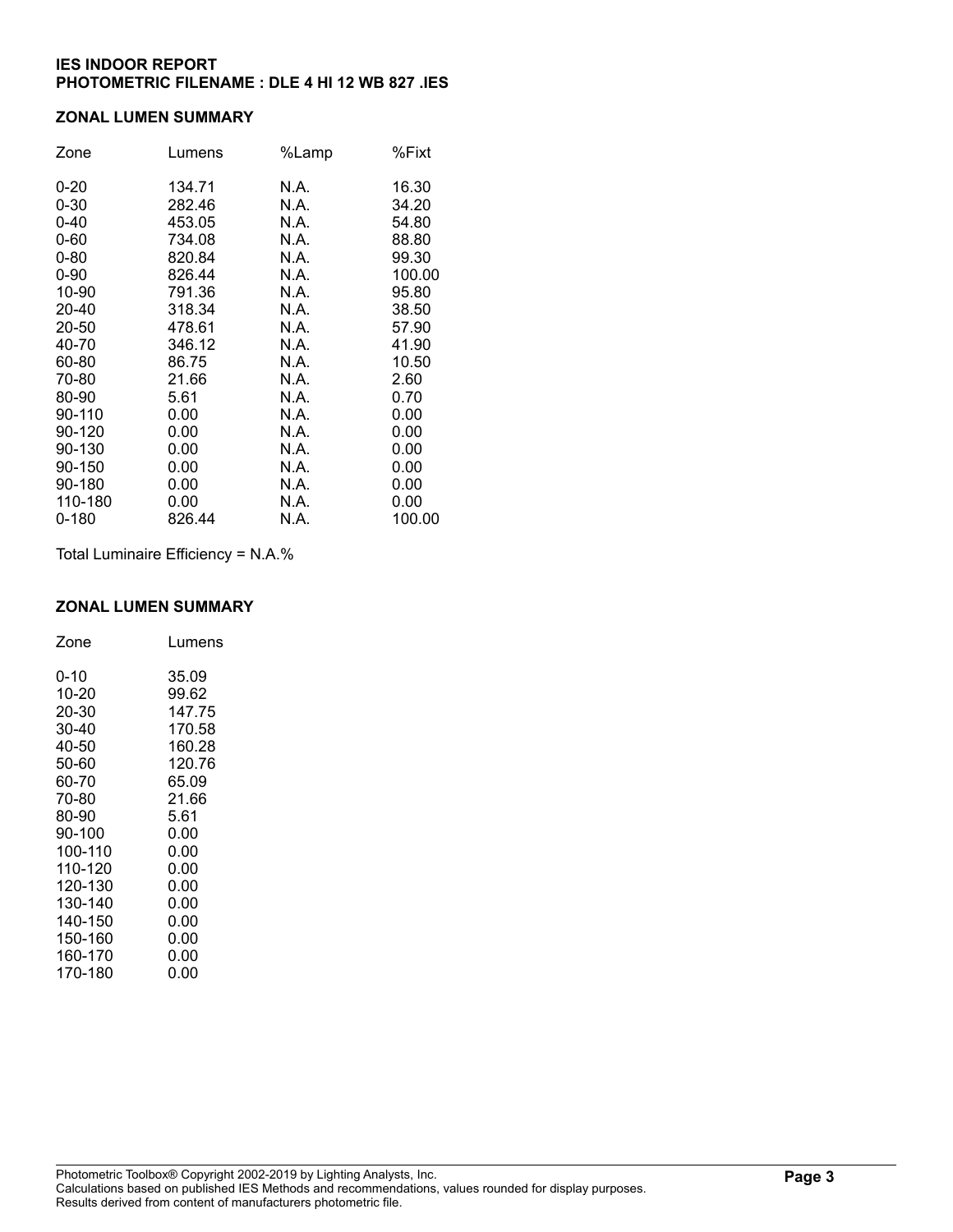## **COEFFICIENTS OF UTILIZATION - ZONAL CAVITY METHOD**

Effective Floor Cavity Reflectance 0.20

| <b>RC</b><br><b>RW</b> | 80<br>-50<br>30 10<br>70. | 70<br>50 30<br>70.<br>10 | 50<br>50 30<br>10 | 30<br>50 30<br>10 | 10<br>50 30<br>-10 | 0<br>0 |
|------------------------|---------------------------|--------------------------|-------------------|-------------------|--------------------|--------|
|                        |                           |                          |                   |                   |                    |        |
| $\Omega$               | 119 119 119 119           | 116 116 116 116          | 111 111 111       | 106 106 106       | 102102102          | 100    |
| 1                      | 111 107 103 100           | 108 104 101 98           | 10097 95          | 96 94 92          | 93 91 89           | 87     |
| 2                      | 10295 89 84               | 99 93 87 83              | 89 85 81          | 86 82 79          | 83 80<br>-77       | 75     |
| 3                      | 94 84 77 71               | 91 83 76 71              | 80 74 70          | 77 72 68          | 75 71 67           | 65     |
| 4                      | 87 76 68 62               | 84 74 67 61              | 72 66 60          | 70 64 60          | 68 63 59           | 57     |
| 5                      | 80 68 60 54               | 78 67 59 54              | 65 58 53          | 63 57 52          | 61 56 52           | 50     |
| 6                      | 74 62 54 48               | 72 61 53 47              | 59 52 47          | 58 51 47          | 56 51 46           | 44     |
| $\overline{7}$         | 69 56 48 42               | 67 56 48 42              | 54 47 42          | 53 46 42          | 51 46 41           | 40     |
| 8                      | 64 52 44 38               | 63 51 43 38              | 50 43 38          | 42 38<br>48.      | 42 37<br>47        | 36     |
| 9                      | 60 48 40 35               | 59 47 40 34              | 46 39 34          | 45 39 34          | 44 38 34           | 32     |
| 10                     | 57 44 36 31               | 55 43 36 31              | 43 36 31          | 42 35 31          | 41 35 31           | 29     |